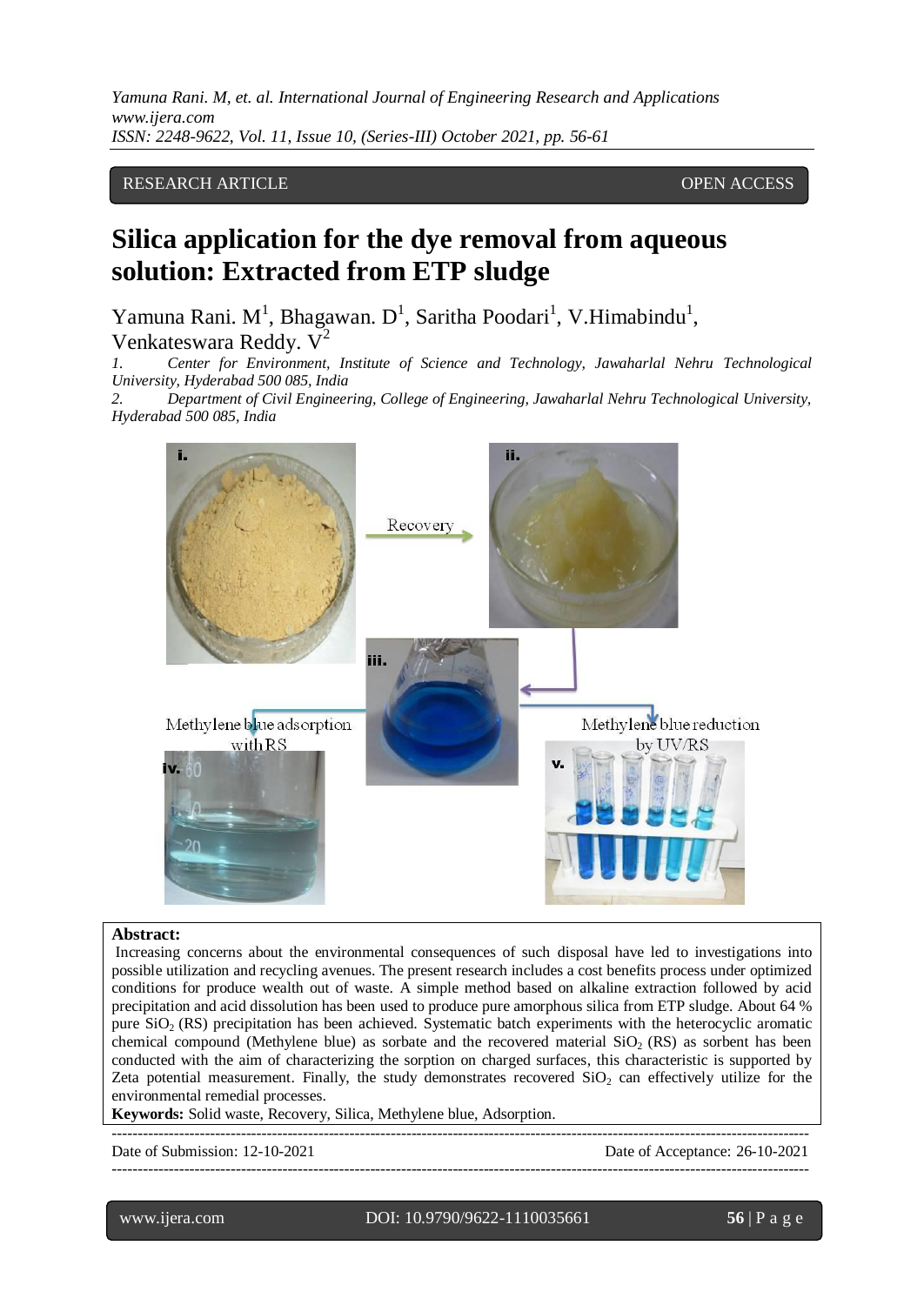## **I. INTRODUCTION:**

Amounts of industrial waste products have been increased in the forms of waste solvents and solids. This problem challenges to effective disposal methods (Bhagawan D et al. 2014). India playing an enormous role in pharmaceutical industry, where the heterogeneous waste generates and silica compound is one type of cake waste (Solomon shcherhan 1995).

The disposal of these industrial wastes in landfill sites has increasingly caused concern about possible adverse health effects for populations living nearby, particularly in relation to those sites where hazardous waste is dumped. Studies on the health effects of landfill sites have been carried out mainly in North America and existing reviews focus entirely on this literature (Idrisa Wazamtu 2013; Oxford 1990). Up-to-date knowledge about epidemiologic evidence for potential human health effects of landfill sites is important for those deciding on regulation of land fill sites, to respond the concerns from the public in a satisfactory way (Martine vrijheid 2000). The rose of the south intensified land-use conflicts revolving around "use value" (neighborhood interests) and "exchange value" (business interests). Government and business elites became primary players in affecting land-use decisions and growth potentialities (Oxford 1990). This urgent problem requires a solution in the beneficial way. The alternative solution for this problem is waste recovery, which is an effective strategy to avoid the fast drain of natural resources. This has been accepted at great importance in many countries (Solomon shcherhan 1995).

The silica material could be used for the capture of abundant  $CO<sub>2</sub>$ , greenhouse gas, photo catalytic degradation and Energy production (Liu S. et al. 2010; Mohamed R M et al. 2012; Balachandran K et al. 2013; Venugopal A et al. 2007). However, such silica materials are mainly made from pure chemical sources, which have been in shortage due to large demands of silicon in semiconductor, photonic and solar cell industries etc., As well as the colloidal silicon dioxide is largely used in pharmaceutical, beauty and food products (powdering and tableting) and other industries. It is also used to stabilize emulsions and as a thixotropic agent, thickening and suspending gels and for semisolid preparation. In addition, it can be used as a disintegrating agent in tablets and as a dispersant for powders or suppositories (Ledesma E F et al. 2012). It is generally used at a concentration ranging from 0.5 to 25% of the finished product (Anon 1997). Coming to environmental concern silica is useful to bring the waste water free from pollutants (adsorption and photo remediation) (Ana P L Batista at al. 2008; Shaozheng Hu et al. 2012; Mohammad W Kadi1 and Mohamed R M 2013; Safa O zcan A et al. 2005).

Previously acid leaching and gasification methods have been investigated for recovering silica from waste materials. But the solubility of amorphous silica is very low at pH< 10 and increases sharply pH >10. This unique solubility behavior enables silica to be extracted in pure form from admixes by solubilizing under alkaline conditions and subsequently precipitating at a lower pH. This low energy method based on alkaline solubilization of amorphous silica could be more cost effective compared to the other method (Pouretedal H R and Kazemi M 2012).

Present work is a systematic study on recovery of the silica from the ETP sludge sample. This recovered silica is applied for environment remediation through adsorption and Photocatalytic remediation activities, where methylene blue is used as a pollutant. The recovered silica sample is characterized by varies methods for compositional evaluation.

#### **II. MATERIALS AND METHODS: 2.1 Materials:**

Methyl blue purchased from S.D Fine Chemical Limited, NaOH provided by Merck, Glass distilled water is used for the entire study.

## **2.2. Extraction procedure:**

Silica has been extracted from ETP sludge sample by adapting the method of Kamath and Proctor (1998). Accordingly 60 ml of 1N NaOH has added to the cake samples and boiled in covered 250 ml Erlenmeyer flasks for 1 h with constant stirring to dissolve the silica, which produce a sodium silicate solution. The solutions are filtered through Whatman No. 41 ash less filter paper, and the cake residues are washed with 100 ml of boiling water. The filtrates and washings are allowed to cool to room temperature and are titrated with 1N HCl with constant stirring to pH 7. Silica gels started to precipitate when the pH decreased to <10. The silica gels formed are aged for 18 h. Deionized water (100 ml) is added to gels and then the gels are broken to make slurry. This slurry has then centrifuged for 15 min at 2,500 rpm, the clear supernatants have discarded and the washing step is repeated. The gel has been transferred into a beaker and dried at  $80^{\circ}$ C for 12 h to produce  $SiO<sub>2</sub>$ . Silica sample has been ground and subjected to additional washing with water. All the samples have been stored in airtight plastic bottles. A flow diagram of the procedure is shown in Figure 1(Kalapathy U 2000).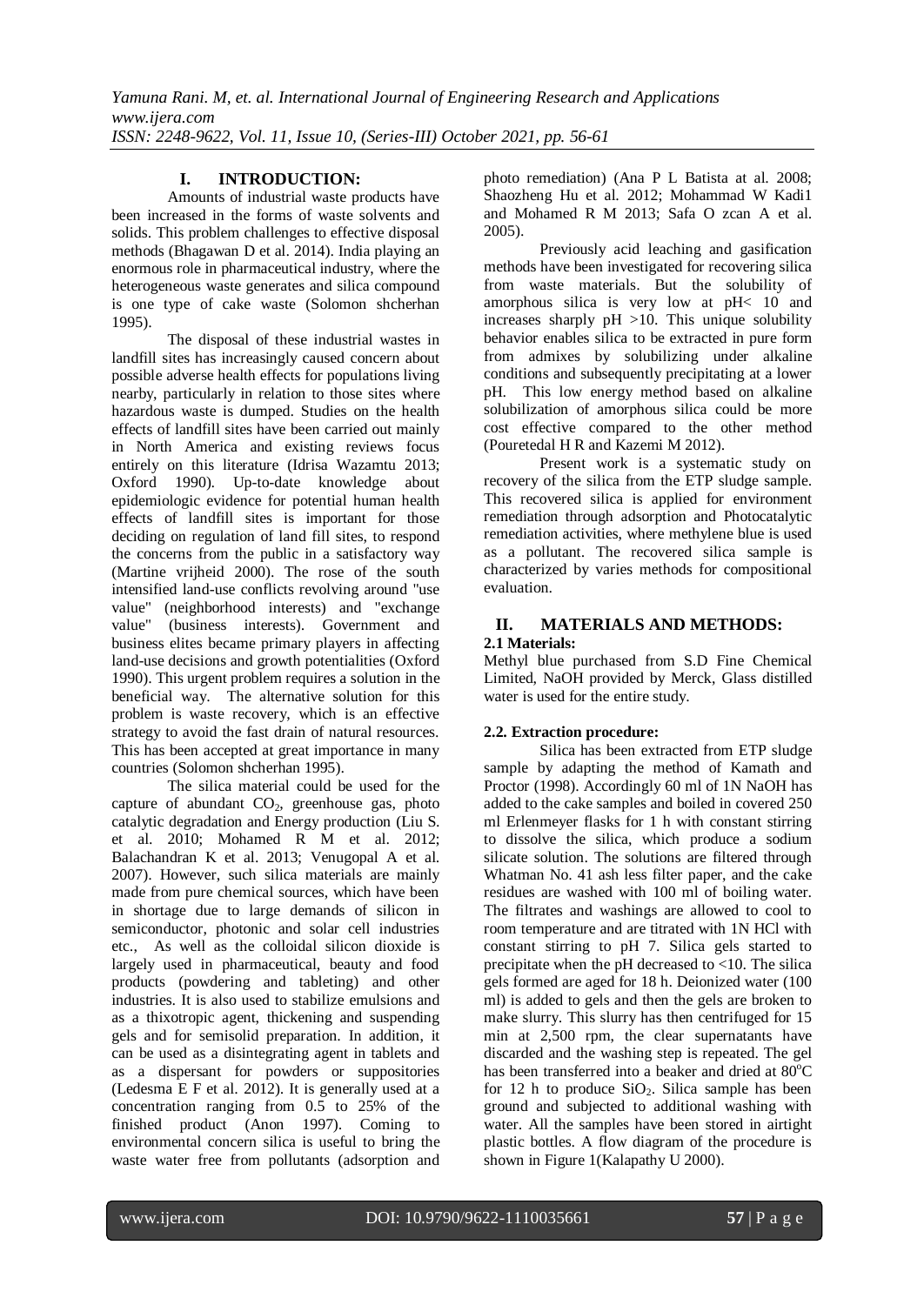

Figure 1 Flow chart of procedure used for Silica extraction

**2.3. Zeta Potential:** Horiba SZ Nanoparticle analyzer is used to analyze zeta potential of the RS sample.

**2.4. Preparation of MB solutions:** a monovalent cationic dye Methylene Blue (MB) is a model sorbate in the present study. It has a molecular formula  $C_{16}H_{18}N_3CIS$  and molecular weight of 319.85. A stock solution of 1000 mg  $L^{-1}$  has been prepared by dissolving an appropriate quantity of MB in a liter of deionized water. The working solutions has prepared by diluting the stock solution with deionized water to give the appropriate concentration of the working solutions.

**2.5. Adsorption studies:** The adsorption of MB on the RS has been investigated in a batch system. All adsorption experiments are conducted using 100 mL flasks, 50 mL of 15mg/l concentrated MB solution and weighted (1.2g/l) RS is used. This mixture is shaken in orbital shaker for 60min.

#### **III. RESULTS AND DISCUSSION:**

The results of the present investigation has been represented and discussed in detail.

**3.1. Zeta potential analysis:** Zeta potential is the most widely used experimental approach to the

study of charged surfaces is through the use of electrokinetic technique, which attracts a thin layer of ions of opposite charge. Besides having the advantage of being experimentally accessible, the zeta potential correlates with particle stability. Highly stable systems are characterized by high zeta potentials, whereas low zeta potentials indicate less stable systems. Similarly, deposition of particles on to surfaces is very often controlled by the zeta potential of particles and collectors. It is generally accepted that these potentials are useful parameters for prediction of colloid attachment kinetics within the framework based on Derjaguin, Landau, Verwey and Overbeek (DLVO) theory (Elimelech M et al. 2000).

The Zeta potential of the RS has been observed to be -17.8MV. This has been compared with different chemical compounds, which are readily available as adsorbents in the global market  $(Al_2SO_4, Al_2O_3,$ Activated carbon, Silica fume, Zeolite and Bentonite). The Zeta potential of these compounds ordered as  $Al_2SO_4$  (-4.2MV) < RS (-17.8 MV) < Bentonite (-24.2 MV) < Activated carbon (-  $37.8MV$ ) < Silica fume  $(-38.8MV)$  < Al<sub>2</sub>O<sub>3</sub> (-40.8MV) < Zeolite (-61.2MV). The surface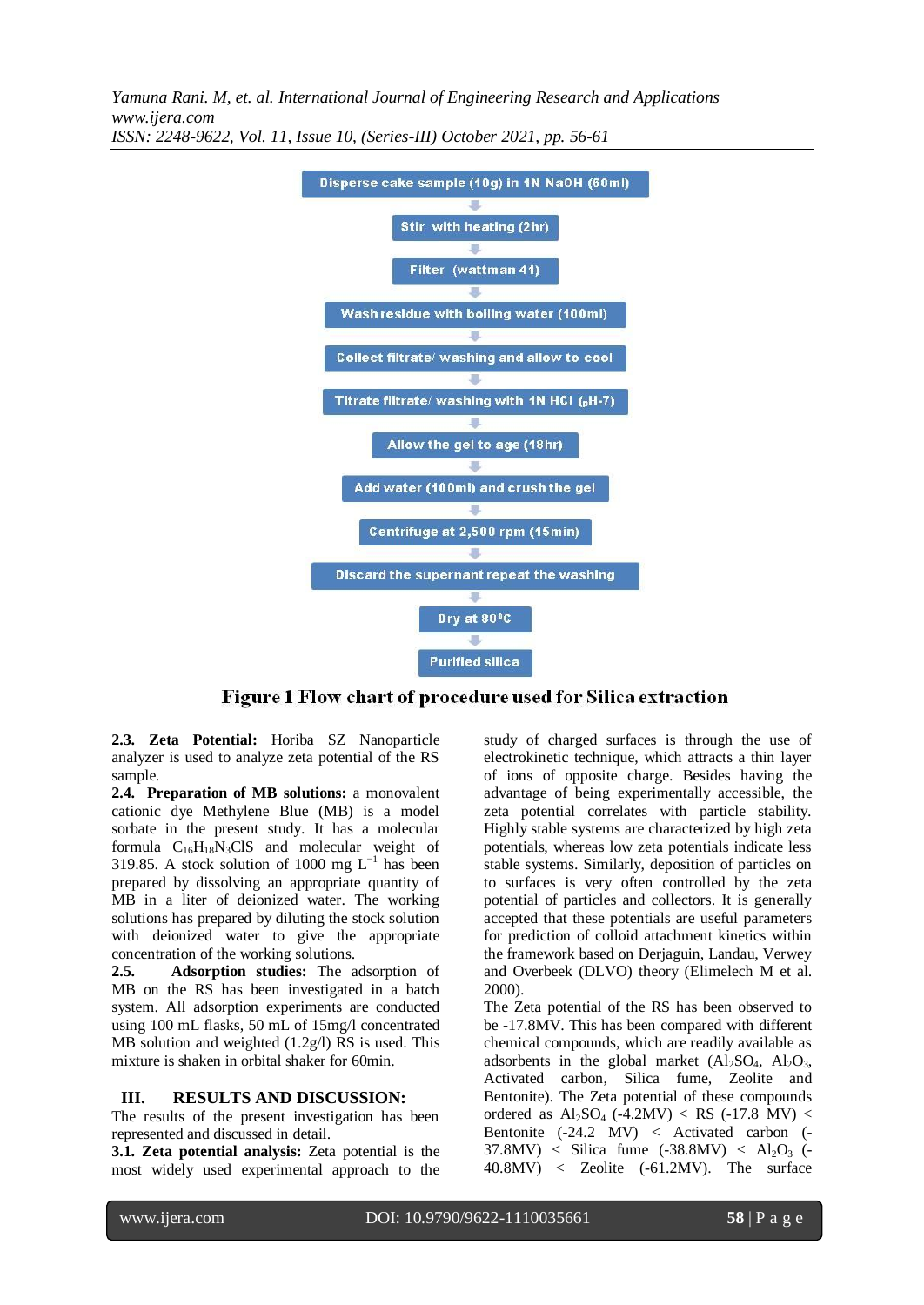electrical conductivity of the solute particle is also a representative to adsorption capacity. In this study  $SiO<sub>2</sub>$  surface electrical conductivity has been observed (Table 2) to be more than other adsorbents. This might be due to the presence of the hydroxyl formation on the surface of the  $SiO<sub>2</sub>$ , which plays a main role for adsorption (Jinkeun Kim and Desmond F Lawler 2005).

#### **3.2. RS for environment remediation application (Adsorption capacity evaluation of RS)**

The adsorption experiment has been carried at different intervals and finding of these experiments have been plotted in figure 2, it clearly indicated that the decrease in absorption peak. Removal of the MB has observed to be good till 60min and no more removal observed after 60min reaction time. It is the evidence that the recovered  $SiO<sub>2</sub>$  is good for adsorption of the dyes.





## **IV. CONCLUSION:**

Silica successfully extracted from ETP Sludge, that is of 64%.

Extracted silica useful for the removal of color from wastewater sample.

ETP sludge may acts as a source for amorphous silica.

#### **REFERENCES:**

- [1]. Idrisa Wazamtu.: Extraction and quantification of silicon from silica sand obtained from Zauma river, Zamfara state. Nigeria. European Scientific Journal 9 (15) 160-168 (2013).
- [2]. Boulder.: Dumping in dixie: race, class, and environmental quality, westview press Boulder, San Francisco, Oxford (1990).
- [3]. Solomon shcherhan .:Technologies of coal fly ash processing into metallurgical and silicate chemical products. 863-867. https://web.anl.gov/PCS/acsfuel/preprint% 20archive/ Files/40\_4\_CHICAGO\_08-95\_0863.pdf, (1995).
- [4]. Martine vrijheid.: Health effects of residence near hazardous waste landfill sites: a review of epidemiologic literature. Environmental Health Perspectives 108: 101-112 (2000).
- [5]. Kalapathy, U., A, Proctor, J, Shultz., A simple method for production of pure silica from rice hull ash. Bioresource Technology 73: 257-262 (2000). DOI: 10.1016/S0960- 8524(99)00127-3.
- [6]. Pouretedal, H, R, and M, Kazemi.: Characterization of modified silica aerogel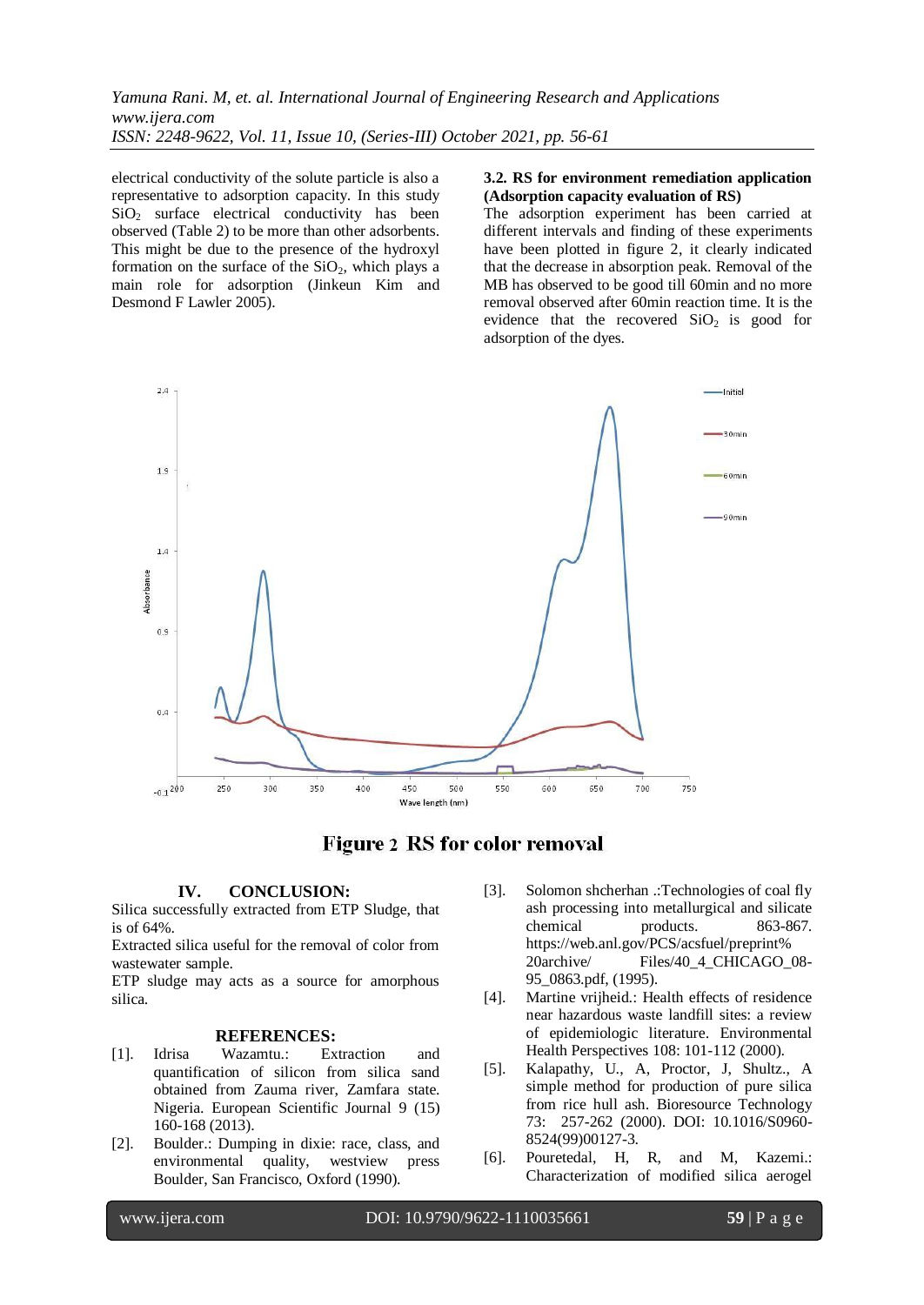using sodium silicate precursor and its application as adsorbent of  $Cu^{2+}$ ,  $Cd^{2+}$ , and  $Pb^{2+}$  ions. International Journal of Industrial Chemistry 3(20): 1-8. (2012). DOI: 10.1186/2228-5547-3-20

- [7]. Arun Kumar, D, J, Merline Shyla, Francis ,P, Xavier.: Synthesis and characterization of TiO2/SiO2 nano composites for solar cell applications. Appl Nanosci 2:429–436 (2012). DOI 10.1007/s13204-012-0060-5
- [8]. Hema Bhandari, S, Anoop Kumar and S, K, Dhawan (2012) Conducting Polymer Nanocomposites for Anticorrosive and Antistatic Applications 13: 329-368 [http://dx.doi.org/10.5772/50470.](http://dx.doi.org/10.5772/50470)
- [9]. Muhammad Mansha, Syed Hassan Javed, Mohsin Kazmi, Nadeem Feroze.: Study of Rice Husk Ash as Potential Source of Acid Resistance Calcium Silicate. *Advances in Chemical Engineering and Science*. 1: 147- 153 (2011). DOI: [10.4236/aces.2011.13022](http://dx.doi.org/10.4236/aces.2011.13022)
- [10]. Khushboo Srivastava, Niharika Shringi, Vijay Devra, Ashu Rani.: Pure Silica Extraction from Perlite: Its Characterization and Affecting factors. International Journal of Innovative Research in Science, Engineering and Technology 2(7)2936-2942 (2013). http://www.ijirset.com/upload/july/49\_%20P ure%20Silica.pdf
- [11]. Anon.: Soluble Silicates and their Applications. Crossfield Publication, Crossfield, Warrington, UK, 2, (1997).
- [12]. Alfred Grill.: Porous pSiCOH Ultralow-*k* Dielectrics for Chip Interconnects Prepared by PECVD. Mater. Res. 39:49-69, (2009). DOI: 10.1146/annurev-matsci-082908- 145305.
- [13]. Liu, S., C , Wu., H, Lee.: Highly stable amine-modified meso porous silica materials for efficient CO2 capture, Top. Catal. 53: 210–217 (2010). DOI 10.1007/s11244-009- 9413-z
- [14]. Mohamed, R, M., I, A, Mkhalid., E, S, Baeissa., and M, A, Al-Rayyani.: Photocatalytic Degradation of Methylene Blue by  $Fe/ZnO/SiO<sub>2</sub>$  Nanoparticles under Visiblelight. Hindawi Publishing Corporation Journal of Nanotechnology 1-5 (2012). doi:10.1155/2012/329082.
- [15]. Balachandran, K., R, Venckatesh. Rajeshwari Sivaraj.: Photocatalytic decomposition of Isolan black by Tio2, Tio2-Sio2 core shell nanocomposites. International Journal of Research in Engineering and Technology.  $02(09)$ :  $46-51(2013)$ . http://ijret.org/Volumes/V02/I09/IJRET\_110 209006.pdf.
- [16]. Elimelech, M., Nagai M., Ko, C., Ryan , J ,N.: Relative Insignificance of Mineral Grain Zeta Potential to Colloid Transport in Geochemically Heterogeneous Porous Media. Environmental Science and Technology. 34(11):, 2143-2148 (2000). DOI**:**10.1021/es9910309
- [17]. Bhagawan, D., Saritha Poodari., Gujarathi Ravi kumar., Shankaraiah Golla., Ch, Anand., Kumara Swamy Banda., Vurimindi Himabindu., S Vidyavathi.: Reactivation and recycling of spent carbon using solvent desorption followed by thermal treatment (TR). J Mater Cycles Waste Manag. (2014) DOI 10.1007/s10163-014-0237-y.
- [18]. Music, S., N, Filipovic-Vincekovic and L, Sekovanic., Precipitation of amorphous  $SIO<sub>2</sub>$ particles and their properties. Brazilian Journal of Chemical Engineering. 28 (01):89 – 94 (2011). [http://dx.doi.org/10.1590/S0104-](http://dx.doi.org/10.1590/S0104-66322011000100011) [66322011000100011](http://dx.doi.org/10.1590/S0104-66322011000100011)
- [19]. Atef , S. Alzaydien.: Adsorption of methylene blue from aqueous solution on to a low cost natural Jordanian Tripoli. American journal of environmental sciences 3(3): 197- 208 (2009).
- [20]. Ledesma, E, F., C, R, Acosta., M, L, Garrido., M, C, González., M, M, Bernal., X, R, Pileta., M, G, Hurtado., P, Quintana., P, Bartolo.: Characterisation of the rice production waste for the use in pharmaceutical industry. J. Mater. Environ. Sci. 3(4): 760-765 (2012). http://www.jmaterenvironsci.com/Document/ vol3/vol3\_N4/77-JMES-231-2012- Ledesma.pdf
- [21]. Ana, P, L, Batista., Hudson Wallace Pereira Carvalho., Gustavo H, P, Luz. , Paulo, F, Q, Martins., Maraísa Gonçalves andLuiz,C,A,Oliveira., Preparation of CuO/SiO2 and Photocatalytic activity by degradation of methylene blue. Environmental Chemistry Letters. 1-11 (2008). doi: 10.1007/s10311-00862-8.
- [22]. Shaozheng Hu., Fayun Li., and Zhiping Fan.: Preparation of SiO2-Coated TiO2 Composite Materials with Enhanced Photocatalytic Activity Under UV Light, Bull. Korean Chem. Soc. 33 (2012). http://dx.doi.org/10.5012/bkcs.2012.33.6.189 5
- [23]. Mohammad, W., Kadi and R, M, Mohamed.: Enhanced Photocatalytic Activity of ZrO2- SiO2 Nanoparticles by Platinum Doping. International Journal of Photoenergy1-  $7(2013)$

[http://dx.doi.org/10.1155/2013/812097.](http://dx.doi.org/10.1155/2013/812097)